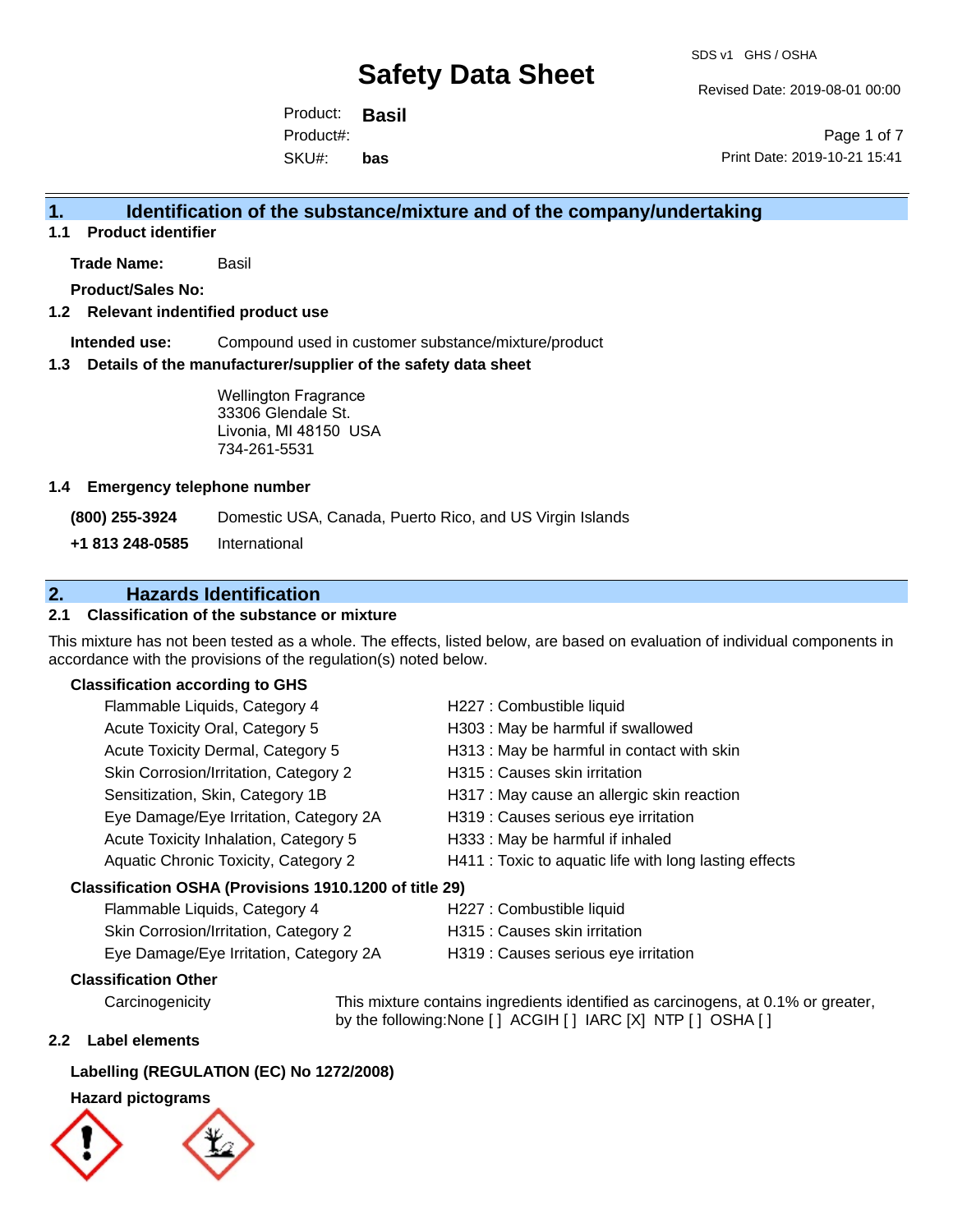SDS v1 GHS / OSHA

Revised Date: 2019-08-01 00:00

Product: **Basil** SKU#: Product#: **bas**

Page 2 of 7 Print Date: 2019-10-21 15:41

| <b>Signal Word: Warning</b>     |                                                                                                                                       |
|---------------------------------|---------------------------------------------------------------------------------------------------------------------------------------|
| <b>Hazard statments</b>         |                                                                                                                                       |
| H <sub>227</sub>                | Combustible liquid                                                                                                                    |
| H303                            | May be harmful if swallowed                                                                                                           |
| H313                            | May be harmful in contact with skin                                                                                                   |
| H315                            | Causes skin irritation                                                                                                                |
| H317                            | May cause an allergic skin reaction                                                                                                   |
| H319                            | Causes serious eye irritation                                                                                                         |
| H333                            | May be harmful if inhaled                                                                                                             |
| H411                            | Toxic to aquatic life with long lasting effects                                                                                       |
| <b>Precautionary Statements</b> |                                                                                                                                       |
| <b>Prevention:</b>              |                                                                                                                                       |
| P <sub>235</sub>                | Keep cool                                                                                                                             |
| P <sub>264</sub>                | Wash hands thoroughly after handling                                                                                                  |
| P272                            | Contaminated work clothing should not be allowed out of the workplace                                                                 |
| P273                            | Avoid release to the environment                                                                                                      |
| <b>Response:</b>                |                                                                                                                                       |
| $P302 + P352$                   | IF ON SKIN: Wash with soap and water                                                                                                  |
| P304 + P312                     | IF INHALED: Call a POISON CENTER or doctor/physician if you feel unwell                                                               |
| P305 + P351 + P338              | IF IN EYES: Rinse cautiously with water for several minutes Remove contact lenses if<br>present and easy to do. continue rinsing      |
| P312                            | Call a POISON CENTER or doctor/physician if you feel unwell                                                                           |
| $P333 + P313$                   | If skin irritation or a rash occurs: Get medical advice/attention                                                                     |
| $P337 + P313$                   | If eye irritation persists: Get medical advice/attention                                                                              |
| P362                            | Take off contaminated clothing and wash before reuse                                                                                  |
| P363                            | Wash contaminated clothing before reuse                                                                                               |
| P370 + P378                     | In case of fire: Use Carbon dioxide (CO2), Dry chemical, or Foam for extinction. Do not use<br>a direct water jet on burning material |
| P391                            | <b>Collect Spillage</b>                                                                                                               |

### **2.3 Other Hazards**

**no data available**

### **3. Composition/Information on Ingredients**

### **3.1 Mixtures**

This product is a complex mixture of ingredients, which contains among others the following substance(s), presenting a health or environmental hazard within the meaning of the UN Globally Harmonized System of Classification and Labeling of Chemicals (GHS):

| CAS#<br>Ingredient | EC#       | Conc.<br>Range | <b>GHS Classification</b>          |
|--------------------|-----------|----------------|------------------------------------|
| 78-70-6            | 201-134-4 | $60 - 70%$     | H227; H303; H315; H317; H319; H402 |
| Linalool           |           |                |                                    |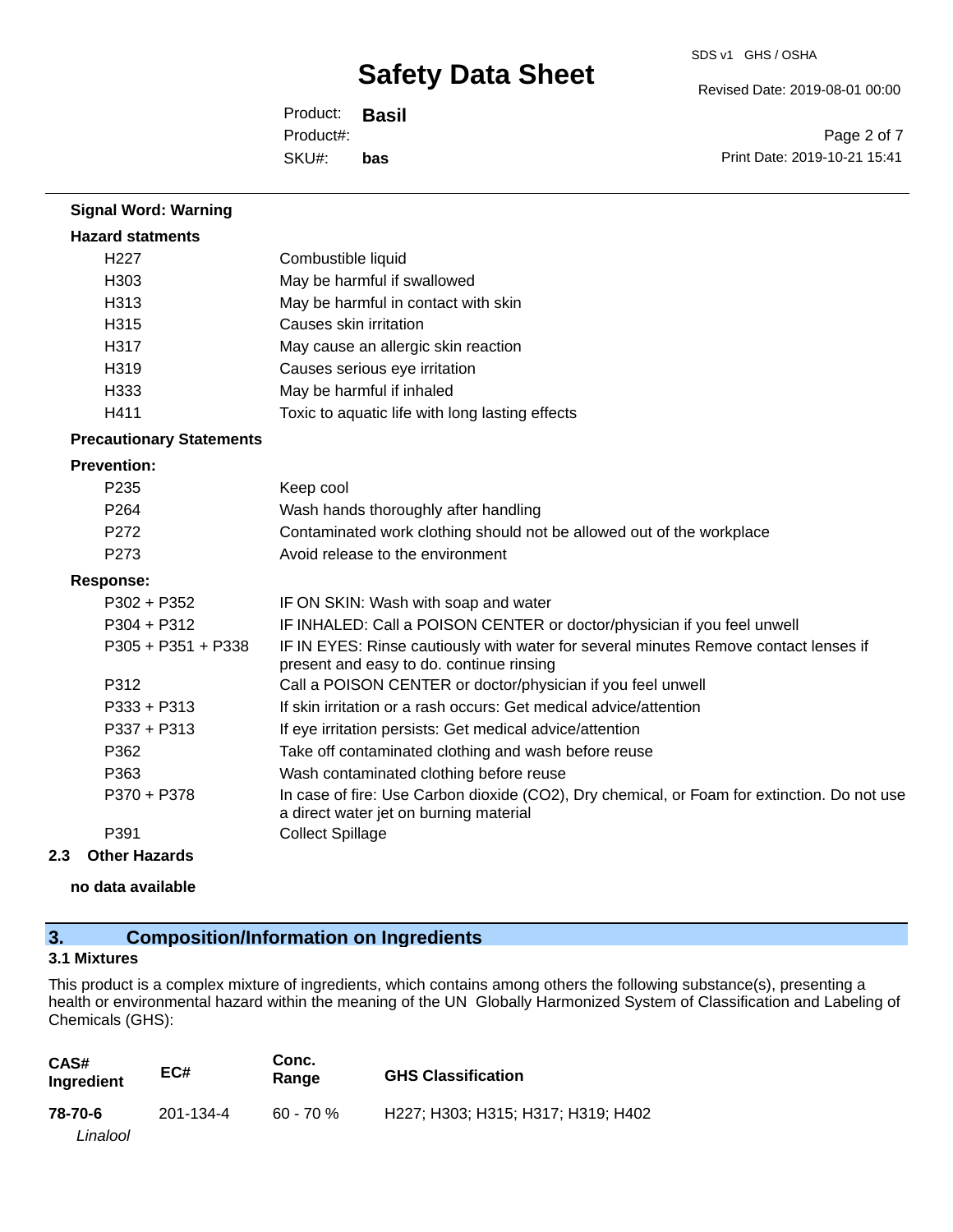SDS v1 GHS / OSHA

Revised Date: 2019-08-01 00:00

Product: **Basil** SKU#: Product#: **bas**

Page 3 of 7 Print Date: 2019-10-21 15:41

| CAS#<br>Ingredient                                       | EC#             | Conc.<br>Range | <b>GHS Classification</b>           |
|----------------------------------------------------------|-----------------|----------------|-------------------------------------|
| 120-51-4                                                 | $204 - 402 - 9$ | $20 - 30 \%$   | H302; H313; H400; H411              |
| <b>Benzyl Benzoate</b>                                   |                 |                |                                     |
| $100 - 51 - 6$                                           | 202-859-9       | $10 - 20 \%$   | H302; H313; H319                    |
| Benzyl Alcohol                                           |                 |                |                                     |
| 140-67-0                                                 | 205-427-8       | $0.1 - 1.0 \%$ | H227; H302; H316; H317; H341; H351; |
| benzen, 1-methoxy-4-(2-propenyl)-                        |                 |                | H402                                |
| See Section 16 for full text of GHS classification codes |                 |                |                                     |
|                                                          |                 |                |                                     |

See Section 16 for full text of GHS classification codes which where not shown in section 2

Total Hydrocarbon Content  $% w/w = 0.90$ 

## **4. First Aid Measures 4.1 Description of first aid measures Inhalation:** Remove from exposure site to fresh air and keep at rest. Obtain medical advice. **Eye Exposure:** Flush immediately with water for at least 15 minutes. Contact physician if symptoms persist. **Skin Exposure:** Remove contaminated clothes. Wash thoroughly with water (and soap). Contact physician if symptoms persist. **Ingestion: Rinse mouth with water and obtain medical advice. Rinse mouth with water and obtain medical advice. 4.2 Most important symptoms and effects, both acute and delayed Symptoms:** no data available **Risks:** Risks: Refer to Section 2.2 "Hazard Statements" **4.3 Indication of any immediate medical attention and special treatment needed Treatment:** Treatment: Refer to Section 2.2 "Response" **5. Fire-Fighting measures 5.1 Extinguishing media Suitable:** Carbon dioxide (CO2), Dry chemical, Foam **Unsuitable** Do not use a direct water jet on burning material **5.2 Special hazards arising from the substance or mixture During fire fighting:** Water may be ineffective **5.3 Advice for firefighters Further information:** Standard procedure for chemical fires

### **6. Accidental Release Measures**

### **6.1 Personal precautions, protective equipment and emergency procedures**

Avoid inhalation and contact with skin and eyes. A self-contained breathing apparatus is recommended in case of a major spill.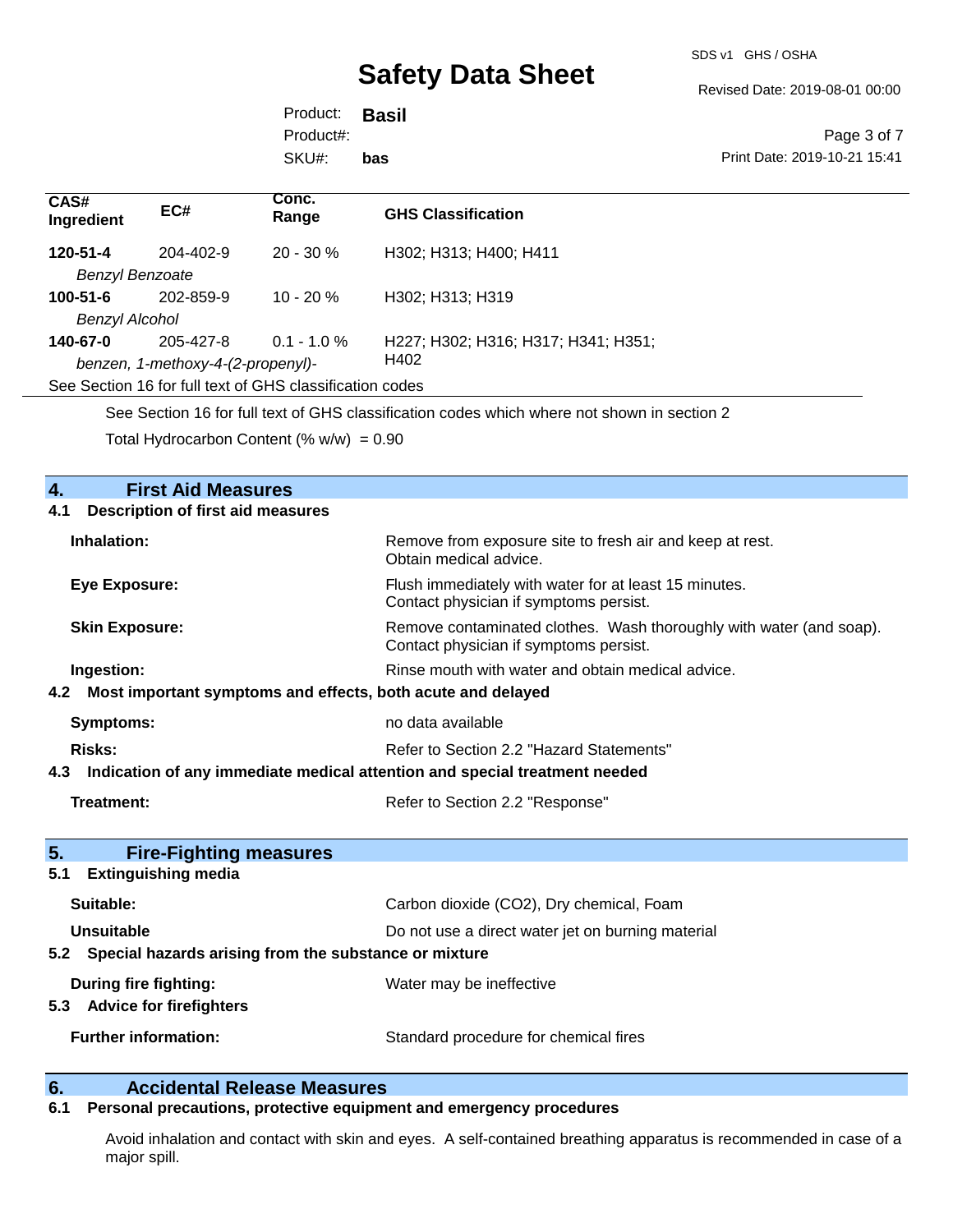SDS v1 GHS / OSHA

Product: **Basil** SKU#: Product#: **bas**

Revised Date: 2019-08-01 00:00

Page 4 of 7 Print Date: 2019-10-21 15:41

### **6.2 Environmental precautions**

Keep away from drains, soil, and surface and groundwater.

### **6.3 Methods and materials for containment and cleaning up**

Clean up spillage promptly. Remove ignition sources. Provide adequate ventilation. Avoid excessive inhalation of vapors. Gross spillages should be contained by use of sand or inert powder and disposed of according to the local regulations.

### **6.4 Reference to other sections**

Not Applicable

# **7. Handling and Storage**<br>**7.1** Precautions for safe handling

### **Precautions for safe handling**

Apply according to good manufacturing and industrial hygiene practices with proper ventilation. Do not drink, eat or smoke while handling. Respect good personal hygiene.

### **7.2 Conditions for safe storage, including any incompatibilities**

Store in a cool, dry and ventilated area away from heat sources and protected from light in tightly closed original container. Avoid uncoated metal container. Keep air contact to a minimum.

### **7.3 Specific end uses**

No information available

### **8. Exposure Controls/Personal Protection**

**8.1 Control parameters**

**Exposure Limits:** Contains no substances with occupational exposure limit values.

**Engineering Controls:** Use local exhaust as needed.

### **8.2 Exposure controls - Personal protective equipment**

**Eye protection:** Tightly sealed goggles, face shield, or safety glasses with brow guards and side shields, etc. as may be appropriate for the exposure **Respiratory protection:** Avoid excessive inhalation of concentrated vapors. Apply local ventilation where appropriate.

**Skin protection:** Avoid Skin contact. Use chemically resistant gloves as needed.

### **9. Physical and Chemical Properties**

### **9.1 Information on basic physical and chemical properties**

| Appearance:                | Liquid                        |
|----------------------------|-------------------------------|
| Odor:                      | <b>Conforms to Standard</b>   |
| Color:                     | Colorless to Yellow Tint (G1) |
| <b>Viscosity:</b>          | Liquid                        |
| <b>Freezing Point:</b>     | Not determined                |
| <b>Boiling Point:</b>      | Not determined                |
| <b>Melting Point:</b>      | Not determined                |
| <b>Flashpoint (CCCFP):</b> | 170 F (76.67 C)               |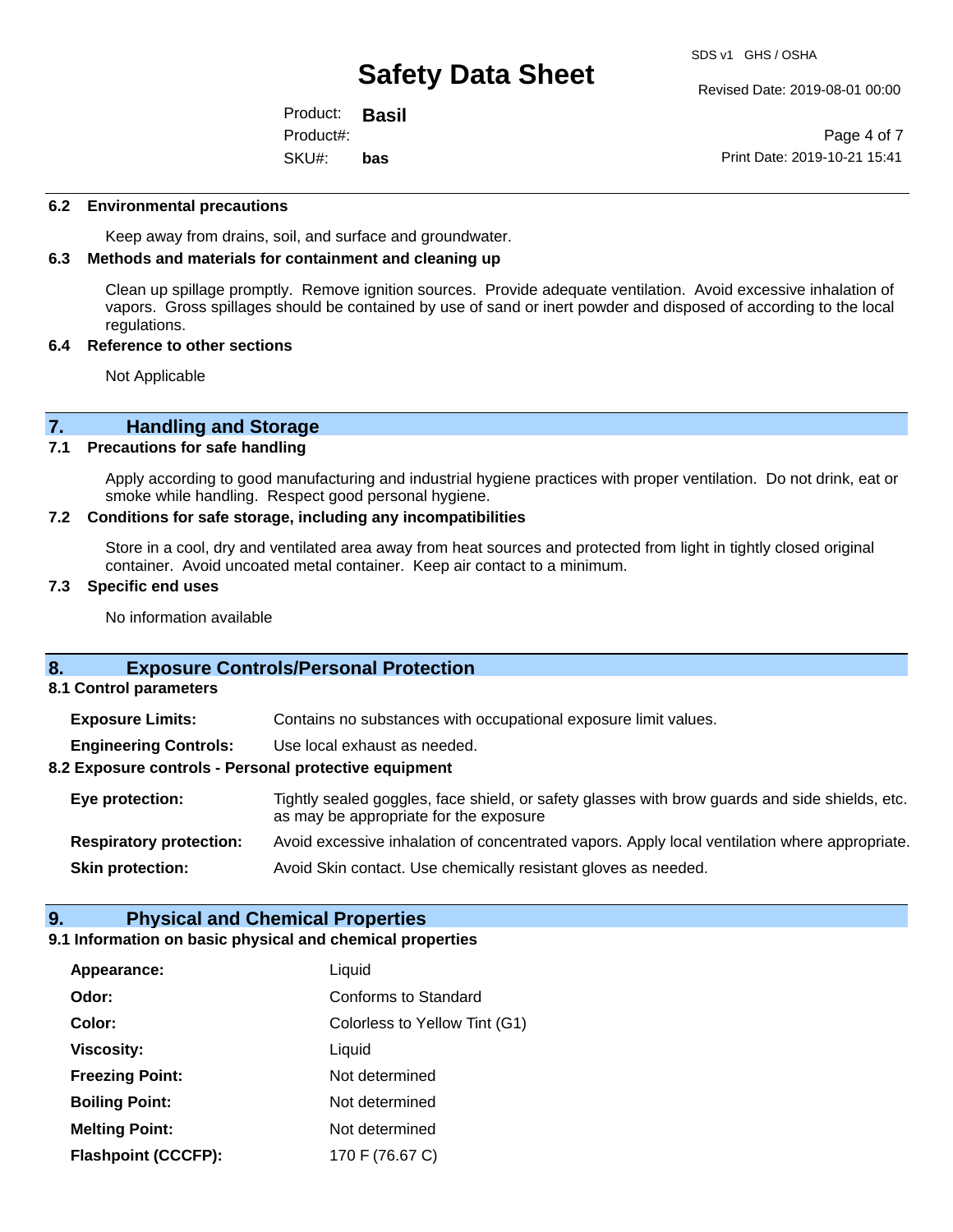Revised Date: 2019-08-01 00:00

Product: **Basil** SKU#: Product#: **bas**

Page 5 of 7 Print Date: 2019-10-21 15:41

| <b>Auto flammability:</b>    | Not determined |  |
|------------------------------|----------------|--|
| <b>Explosive Properties:</b> | None Expected  |  |
| <b>Oxidizing properties:</b> | None Expected  |  |
| Vapor Pressure (mmHg@20 C):  | 0.0530         |  |
| %VOC:                        | 0.05           |  |
| Specific Gravity @ 25 C:     | 0.9300         |  |
| Density @ 25 C:              | 0.9270         |  |
| Refractive Index @ 20 C:     | 1.4900         |  |
| Soluble in:                  | Oil            |  |

# **10. Stability and Reactivity**

| <b>10.1 Reactivity</b>                  | None                                               |
|-----------------------------------------|----------------------------------------------------|
| <b>10.2 Chemical stability</b>          | Stable                                             |
| 10.3 Possibility of hazardous reactions | None known                                         |
| 10.4 Conditions to avoid                | None known                                         |
| 10.5 Incompatible materials             | Strong oxidizing agents, strong acids, and alkalis |
| 10.6 Hazardous decomposition products   | None known                                         |

### **11. Toxicological Information**

### **11.1 Toxicological Effects**

Acute Toxicity Estimates (ATEs) based on the individual Ingredient Toxicity Data utilizing the "Additivity Formula"

| Acute toxicity - Oral - (Rat) mg/kg                | (LD50: 2195.1054) May be harmful if swallowed            |
|----------------------------------------------------|----------------------------------------------------------|
| Acute toxicity - Dermal - (Rabbit) mg/kg           | (LD50: 4498.8693) May be harmful in contact with skin    |
| Acute toxicity - Inhalation - (Rat) mg/L/4hr       | (LD50: 21.6752) May be harmful if inhaled                |
| <b>Skin corrosion / irritation</b>                 | May be harmful if inhaled                                |
| Serious eye damage / irritation                    | Causes serious eye irritation                            |
| <b>Respiratory sensitization</b>                   | Not classified - the classification criteria are not met |
| <b>Skin sensitization</b>                          | May cause an allergic skin reaction                      |
| <b>Germ cell mutagenicity</b>                      | Not classified - the classification criteria are not met |
| Carcinogenicity                                    | Not classified - the classification criteria are not met |
| <b>Reproductive toxicity</b>                       | Not classified - the classification criteria are not met |
| Specific target organ toxicity - single exposure   | Not classified - the classification criteria are not met |
| Specific target organ toxicity - repeated exposure | Not classified - the classification criteria are not met |
| <b>Aspiration hazard</b>                           | Not classified - the classification criteria are not met |
|                                                    |                                                          |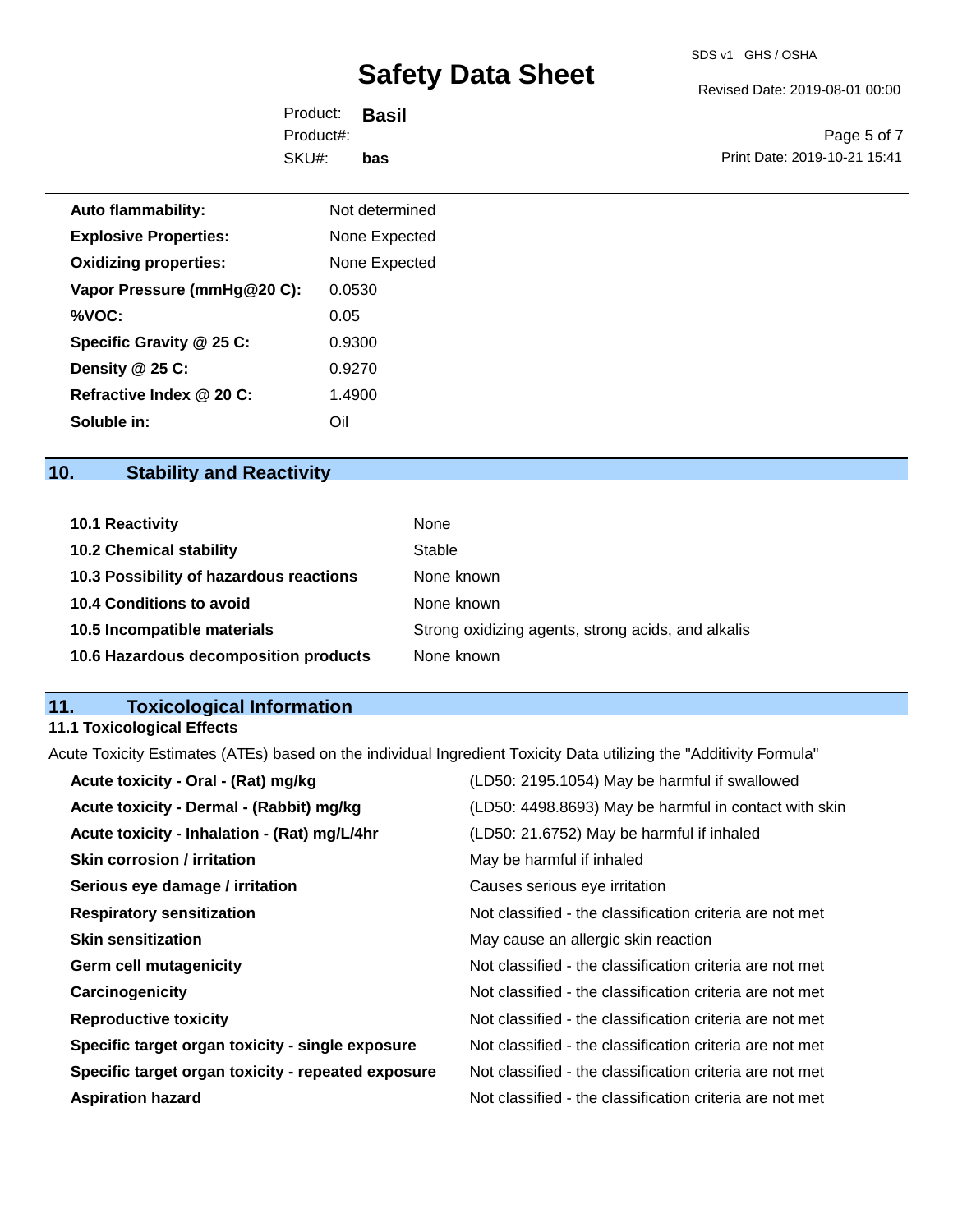SDS v1 GHS / OSHA

Revised Date: 2019-08-01 00:00

Product: **Basil** SKU#: Product#: **bas**

Page 6 of 7 Print Date: 2019-10-21 15:41

| 12.           | <b>Ecological Information</b>      |                                                          |
|---------------|------------------------------------|----------------------------------------------------------|
| 12.1 Toxicity |                                    |                                                          |
|               | <b>Acute acquatic toxicity</b>     | Not classified - the classification criteria are not met |
|               | <b>Chronic acquatic toxicity</b>   | Toxic to aquatic life with long lasting effects          |
|               | <b>Toxicity Data on soil</b>       | no data available                                        |
|               | <b>Toxicity on other organisms</b> | no data available                                        |
|               | 12.2 Persistence and degradability | no data available                                        |
|               | 12.3 Bioaccumulative potential     | no data available                                        |
|               | 12.4 Mobility in soil              | no data available                                        |
|               | 12.5 Other adverse effects         | no data available                                        |
|               |                                    |                                                          |

### **13. Disposal Conditions**

### **13.1 Waste treatment methods**

Do not allow product to reach sewage systems. Dispose of in accordance with all local and national regulations. Send to a licensed waste management company.The product should not be allowed to enter drains, water courses or the soil. Do not contaminate ponds, waterways or ditches with chemical or used container.

### **14. Transport Information**

| <b>Marine Pollutant</b>                                       | Yes. Ingredient of greatest environmental impact:<br>120-51-4 : (20 - 30 %) : Benzyl Benzoate |                                     |                   |                 |               |
|---------------------------------------------------------------|-----------------------------------------------------------------------------------------------|-------------------------------------|-------------------|-----------------|---------------|
| <b>Regulator</b>                                              |                                                                                               | <b>Class</b>                        | <b>Pack Group</b> | <b>Sub Risk</b> | UN-nr.        |
| U.S. DOT (Non-Bulk)                                           |                                                                                               | Not Regulated - Not Dangerous Goods |                   |                 |               |
| <b>Chemicals NOI</b>                                          |                                                                                               |                                     |                   |                 |               |
| <b>ADR/RID (International Road/Rail)</b>                      |                                                                                               |                                     |                   |                 |               |
| <b>Environmentally Hazardous</b><br>Substance, Liquid, n.o.s. |                                                                                               | 9                                   | Ш                 |                 | <b>UN3082</b> |
| <b>IATA (Air Cargo)</b>                                       |                                                                                               |                                     |                   |                 |               |
| <b>Environmentally Hazardous</b><br>Substance, Liquid, n.o.s. |                                                                                               | 9                                   | Ш                 |                 | <b>UN3082</b> |
| <b>IMDG (Sea)</b>                                             |                                                                                               |                                     |                   |                 |               |
| <b>Environmentally Hazardous</b><br>Substance, Liquid, n.o.s. |                                                                                               | 9                                   | Ш                 |                 | <b>UN3082</b> |

| Substance, Liquid, n.o.s.                 |                                                              |
|-------------------------------------------|--------------------------------------------------------------|
| 15.1<br><b>Regulatory Information</b>     |                                                              |
| <b>U.S. Federal Regulations</b>           |                                                              |
| <b>TSCA (Toxic Substance Control Act)</b> | All components of the substance/mixture are listed or exempt |
| 40 CFR(EPCRA, SARA, CERCLA and CAA)       | This product contains NO components of concern.              |
| <b>U.S. State Regulations</b>             |                                                              |
|                                           |                                                              |

**California Proposition 65 Warning This product contains the following components:**